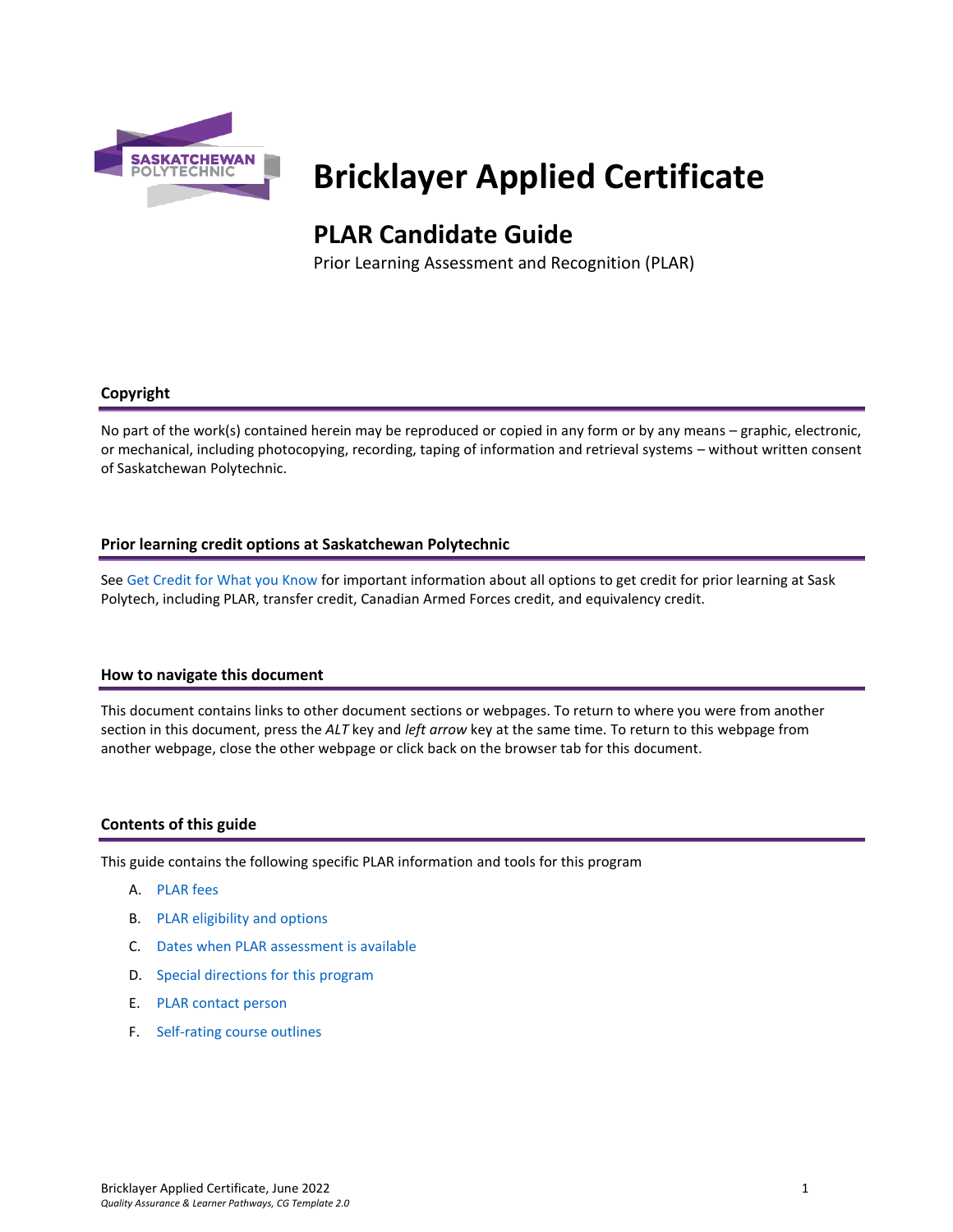# <span id="page-1-0"></span>**A. PLAR fees**

Fees for PLAR challenges are set to cover our costs for consultation, assessment, and related administrative tasks. PLAR fees are non-refundable and non-transferrable.

<span id="page-1-1"></span>The PLAR fees policy is subject to change for each new academic year. Please see the **Cost** section on th[e PLAR webpage](https://saskpolytech.ca/admissions/get-credit/plar.aspx) for current fee information.

# **B. PLAR eligibility and options**

To be eligible for PLAR for courses in this program, you must first apply for admission and be accepted into the program. You must also consult with th[e PLAR contact person](bookmark://PLAR_contact/) and be approved for PLAR assessment.

#### **Course prerequisites and corequisites**

Some courses have one or more other courses that must be completed first (prerequisite) or at the same time (corequisite). See course outlines in this guide to identify any pre- or co-requisites for each course. Discuss with your [PLAR contact person](#page-2-0) how to deal with courses with corequisites.

#### **Block assessment**

<span id="page-1-2"></span>Some programs may assess a cluster of courses together in one block, which may save you time and effort. Ask the [PLAR](#page-2-0)  [contact person](#page-2-0) whether there are any block assessment options in this program.

#### **C. Dates when PLAR assessment is available**

PLAR assessment for this program is available from Sept 1 to June 15 in each academic year.

#### <span id="page-1-3"></span>**All PLAR assessments must be completed by June 15 of each academic year**.

#### **D. Special directions for this program**

- 1. **Review** the [PLAR process and FAQs](https://saskpolytech.ca/admissions/get-credit/plar.aspx) and the information in this guide.
- 2. **Self-rate** your learning for each course using the Course Outlines in this guide.
- 3. **Consult** with th[e PLAR contact person](#page-2-0) for PLAR approval. Be prepared to provide your resume, course selfratings (see section F), and a partially completed [PLAR application.](https://saskpolytech.ca/admissions/resources/documents/plar-application-form.pdf) If you are approved for PLAR, the contact person will sign your PLAR application and explain next steps.
- 4. Apply for admission to the program. See [directions](#page-1-3) for applying.
- 5. **Register** for PLAR at [Registration/Enrolment Services](https://saskpolytech.ca/admissions/resources/contact-us.aspx) once you have signed approval on your [PLAR Application](http://saskpolytech.ca/admissions/resources/documents/plar-application-form.pdf)  [Form.](http://saskpolytech.ca/admissions/resources/documents/plar-application-form.pdf) The PLAR fee will be added to your student account.
- 6. **Finalize** an assessment plan with your assigned assessor**.**
- 7. **Complete** assessment before your PLAR registration expires.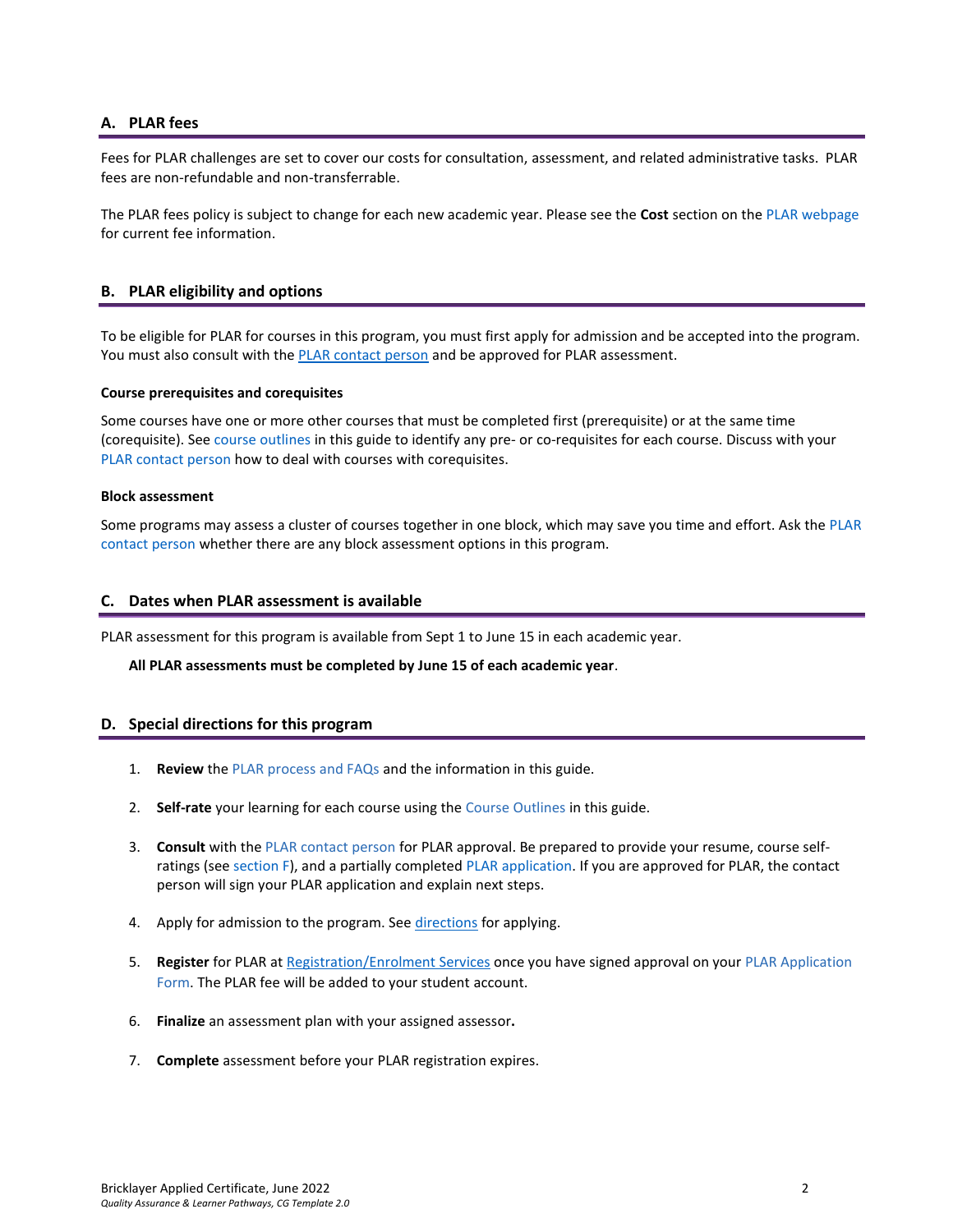# <span id="page-2-0"></span>**E. PLAR contact person**

Contact one of the Program Heads below to arrange a consultation **after** you have read this guide and [general PLAR](http://saskpolytech.ca/admissions/resources/prior-learning-process.aspx)  [information](http://saskpolytech.ca/admissions/resources/prior-learning-process.aspx) **and** rated yourself for each course (see next section). Consultation may be by phone, online, or in person. Be prepared to provide your resume, course self-ratings, and a partially complete[d PLAR application.](https://saskpolytech.ca/admissions/resources/documents/plar-application-form.pdf#search=PLAR%20application) If agreement is reached to go ahead with PLAR, the contact person will sign approval on your PLAR application and explain the next steps. Admission to the program is required before you can register for PLAR.

> **Ryan Hooyenga, Program Head** Saskatchewan Polytechnic Saskatoon Campus Phone: 306 – 659 - 4032 Email: [hooyenga4058@saskpolytech.ca](mailto:hooyenga4058@saskpolytech.ca)

#### <span id="page-2-1"></span>**F. Self-rating course outlines**

Clicking on a course code below opens a page where you can rate yourself on the knowledge and skills assessed for PLAR credit. For Arts & Sciences courses, clicking on the course code opens another PLAR guide. The [PLAR contact](#page-2-0)  [person](#page-2-0) for this program will refer you to another person to discuss PLAR for courses delivered by Arts & Sciences or another program/department.

| <b>COURSE</b><br><b>CODE</b> | <b>COURSE NAME</b>                          | <b>Delivered by another</b><br>department/program |
|------------------------------|---------------------------------------------|---------------------------------------------------|
| <b>BPRT 102</b>              | <b>Construction Documents and Sketching</b> |                                                   |
| <b>EQPT 111</b>              | Tools, Equipment, and Masonry Materials     |                                                   |
| <b>JOBS 125</b>              | <b>Essential Job Skills</b>                 | <b>Arts &amp; Sciences</b>                        |
| <b>MATH 112</b>              | <b>Trade Math</b>                           | <b>Arts &amp; Sciences</b>                        |
| <b>MSON 100</b>              | <b>Mortars</b>                              |                                                   |
| <b>MSON 101</b>              | <b>Miscellaneous Masonry</b>                |                                                   |
| <b>MSON 103</b>              | Site Layout                                 |                                                   |
| <b>SAFE 107</b>              | <b>General Safety</b>                       |                                                   |
| <b>SCAF 103</b>              | <b>Scaffolds</b>                            |                                                   |
| <b>SHOP 107</b>              | Shop Projects                               |                                                   |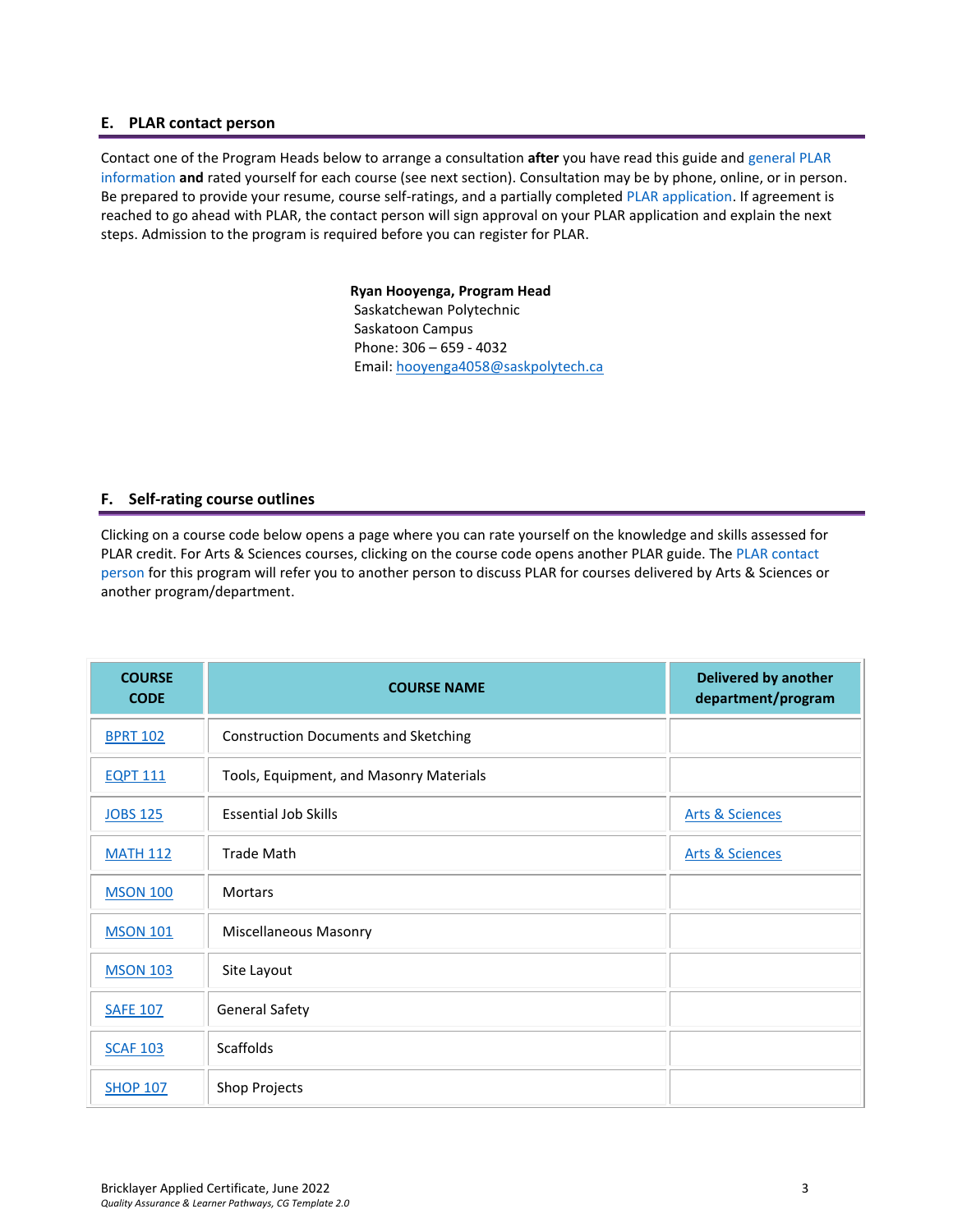| <b>COURSE</b><br><b>CODE</b> | <b>COURSE NAME</b> | Delivered by another<br>department/program |
|------------------------------|--------------------|--------------------------------------------|
| <b>WALL 100</b>              | Walls              |                                            |
| <b>WORK 112</b>              | Work Placement     |                                            |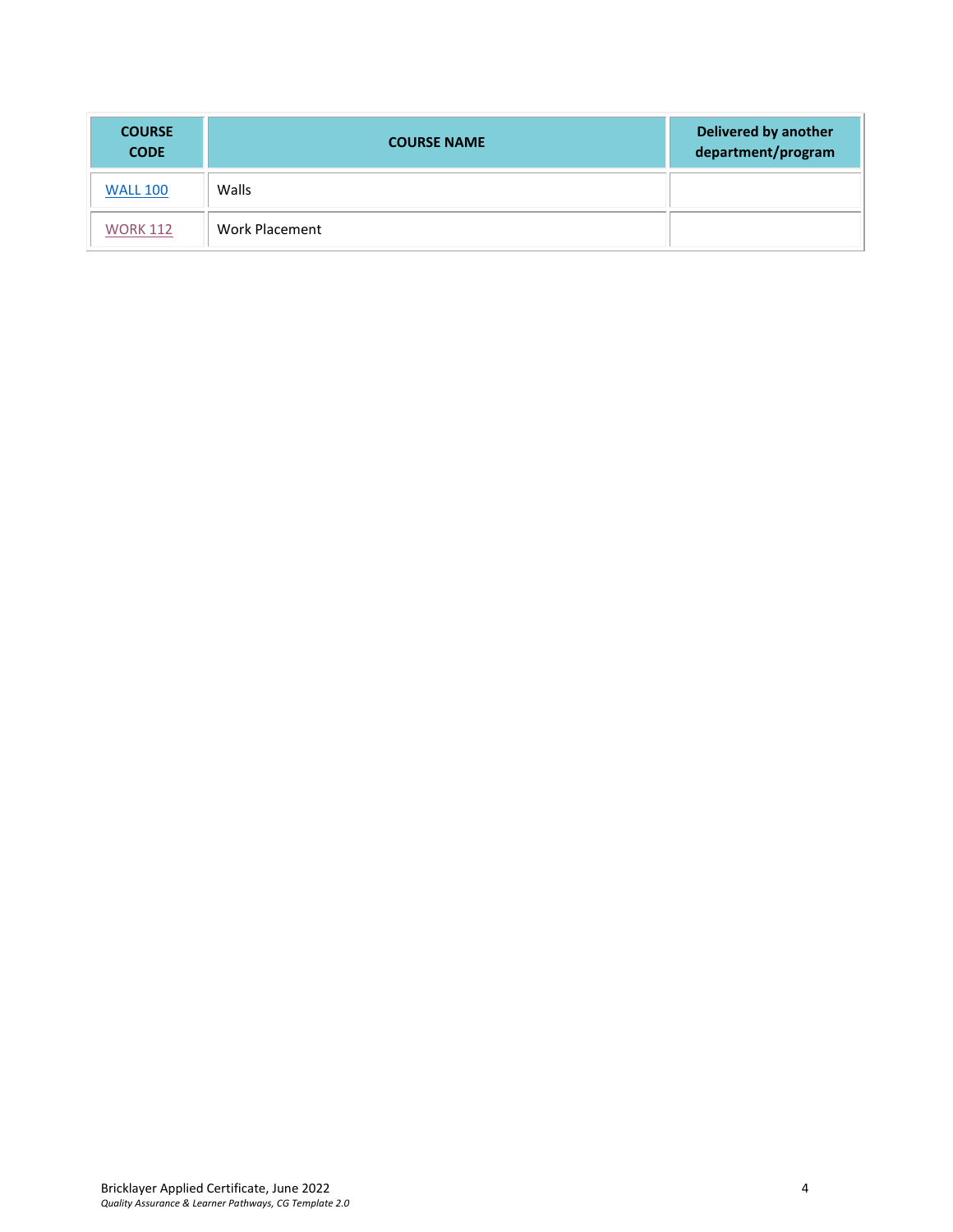# <span id="page-4-0"></span>**BPRT 102 – Construction Documents and Sketching**

You will learn how to properly interpret basic construction documents. You will also cover sketching simple orthographic and isometric drawings. As well, you will be able to perform basic masonry estimating procedures.

| Credit unit(s):       | 2.0  |
|-----------------------|------|
| <b>Prerequisites:</b> | none |
| Corequisites:         | none |
| Equivalent course(s): | none |

|                                               | Use a checkmark $(\checkmark)$ to rate yourself as follows for each learning outcome                                                                                                        |           |         |   |
|-----------------------------------------------|---------------------------------------------------------------------------------------------------------------------------------------------------------------------------------------------|-----------|---------|---|
| Competent:<br>Learning:<br>None:              | I can apply this outcome without direction or supervision.<br>I am still learning skills and knowledge to apply this outcome.<br>I have no knowledge or experience related to this outcome. | Competent | earning | ā |
|                                               | Interpret construction documents.                                                                                                                                                           |           |         |   |
| Prepare basic construction freehand sketches. |                                                                                                                                                                                             |           |         |   |
| 3.                                            | Demonstrate the dimensioning of construction drawings.                                                                                                                                      |           |         |   |
| 4.                                            | Perform basic masonry estimating.                                                                                                                                                           |           |         |   |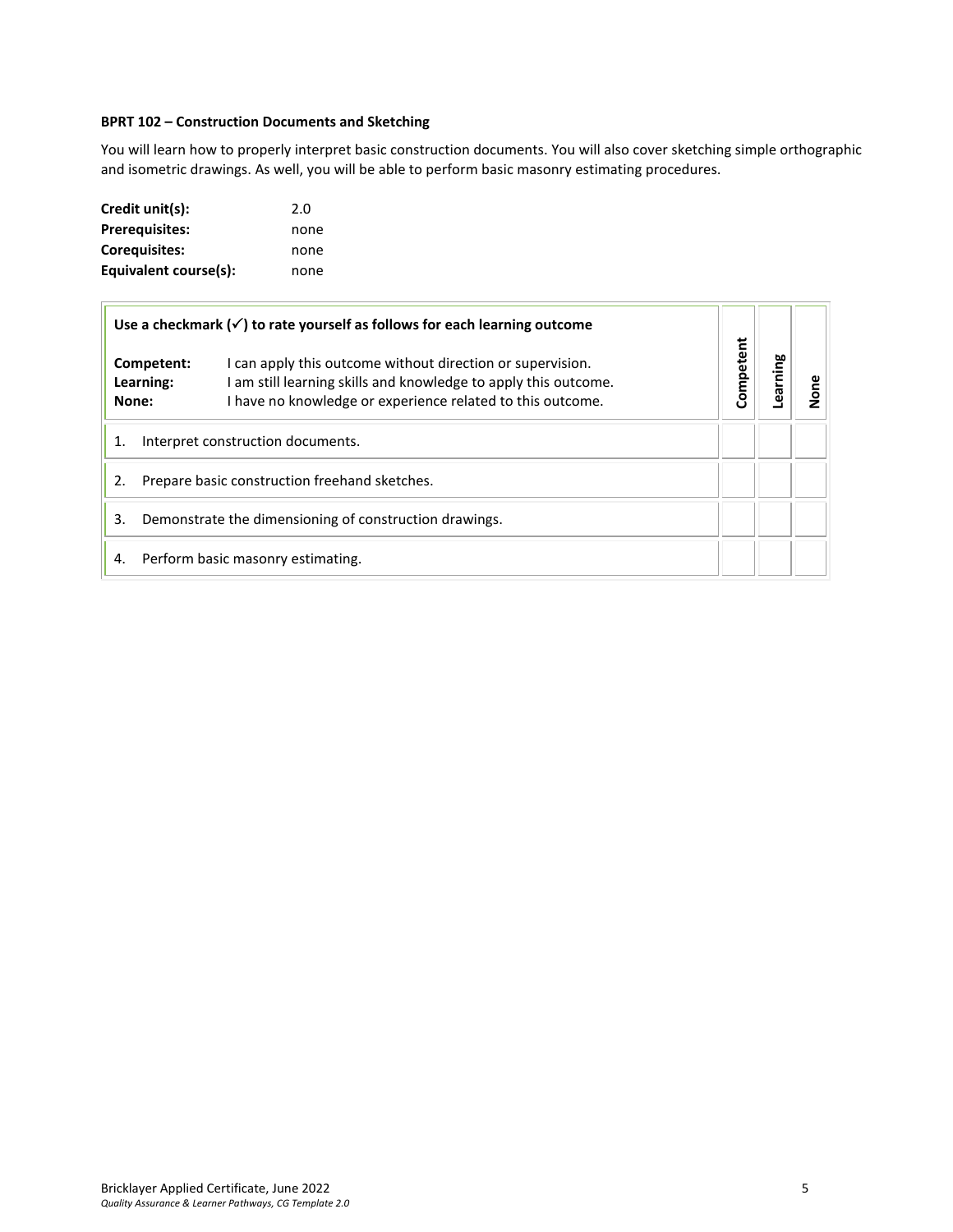#### <span id="page-5-0"></span>**EQPT 111 – Tools, Equipment, and Masonry Materials**

Your will focus on the use of hand tools, power tools and various equipment used in the Bricklayer trade. The history, classification and manufacture of various masonry materials will be discussed. The properties, characteristics, sizes, and shapes of masonry units will be identified. You will also describe basic rigging and hoisting techniques.

| Credit unit(s):       | 4.O  |
|-----------------------|------|
| <b>Prerequisites:</b> | none |
| <b>Corequisites:</b>  | none |
| Equivalent course(s): | none |

| Use a checkmark $(\checkmark)$ to rate yourself as follows for each learning outcome |                                  |                                                                                                                                                                                             |           |          |      |
|--------------------------------------------------------------------------------------|----------------------------------|---------------------------------------------------------------------------------------------------------------------------------------------------------------------------------------------|-----------|----------|------|
|                                                                                      | Competent:<br>Learning:<br>None: | I can apply this outcome without direction or supervision.<br>I am still learning skills and knowledge to apply this outcome.<br>I have no knowledge or experience related to this outcome. | Competent | Learning | None |
| 1.                                                                                   |                                  | Describe masonry hand tools.                                                                                                                                                                |           |          |      |
| 2.                                                                                   |                                  | Use masonry hand tools.                                                                                                                                                                     |           |          |      |
| 3.                                                                                   |                                  | Describe portable power tools used in the masonry trade.                                                                                                                                    |           |          |      |
| 4.                                                                                   |                                  | Use portable power tools used in the masonry trade.                                                                                                                                         |           |          |      |
| 5.                                                                                   |                                  | Describe the safe use of powder actuated tools.                                                                                                                                             |           |          |      |
| 6.                                                                                   |                                  | Describe rigging and hoisting equipment.                                                                                                                                                    |           |          |      |
| 7.                                                                                   |                                  | Describe the history, development, and manufacture of masonry materials.                                                                                                                    |           |          |      |
| 8.                                                                                   |                                  | Identify the properties, characteristics, and classification of various masonry units.                                                                                                      |           |          |      |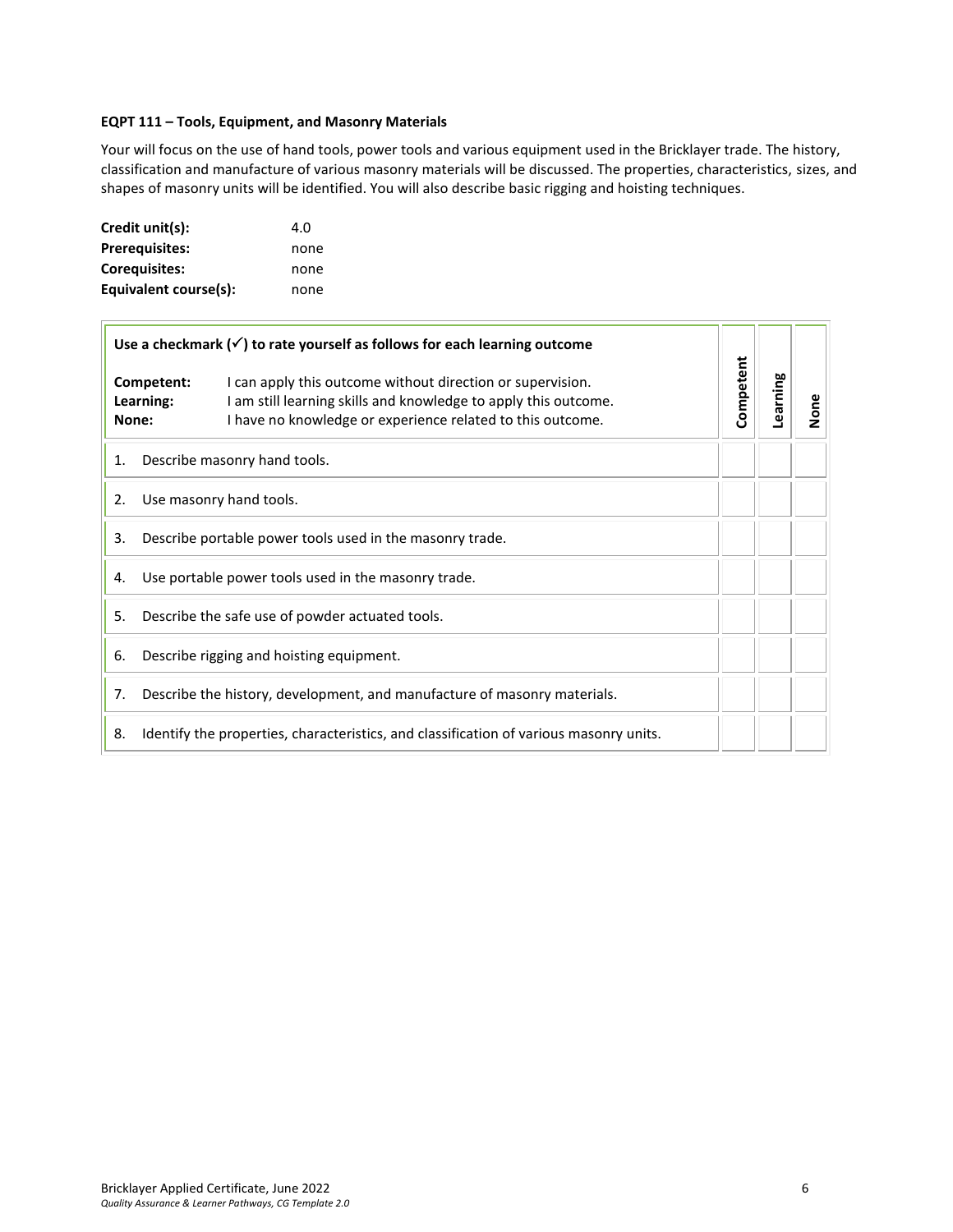# <span id="page-6-0"></span>**JOBS 125 – Essentials Job Skills**

You will develop essential job skills by preparing job search documents and practicing effective interpersonal communication skills for the workplace.

| Credit unit(s):       | 1.0  |
|-----------------------|------|
| <b>Prerequisites:</b> | none |
| Corequisites:         | none |
| Equivalent course(s): | none |

| Use a checkmark $(\checkmark)$ to rate yourself as follows for each learning outcome |                                                                                                                                                                                             |          |      |  |
|--------------------------------------------------------------------------------------|---------------------------------------------------------------------------------------------------------------------------------------------------------------------------------------------|----------|------|--|
| Competent:<br>Learning:<br>None:                                                     | I can apply this outcome without direction or supervision.<br>I am still learning skills and knowledge to apply this outcome.<br>I have no knowledge or experience related to this outcome. | ompetent | ning |  |
| 1.                                                                                   | Discuss effective workplace interpersonal communications.                                                                                                                                   |          |      |  |
|                                                                                      | Prepare job search documents.                                                                                                                                                               |          |      |  |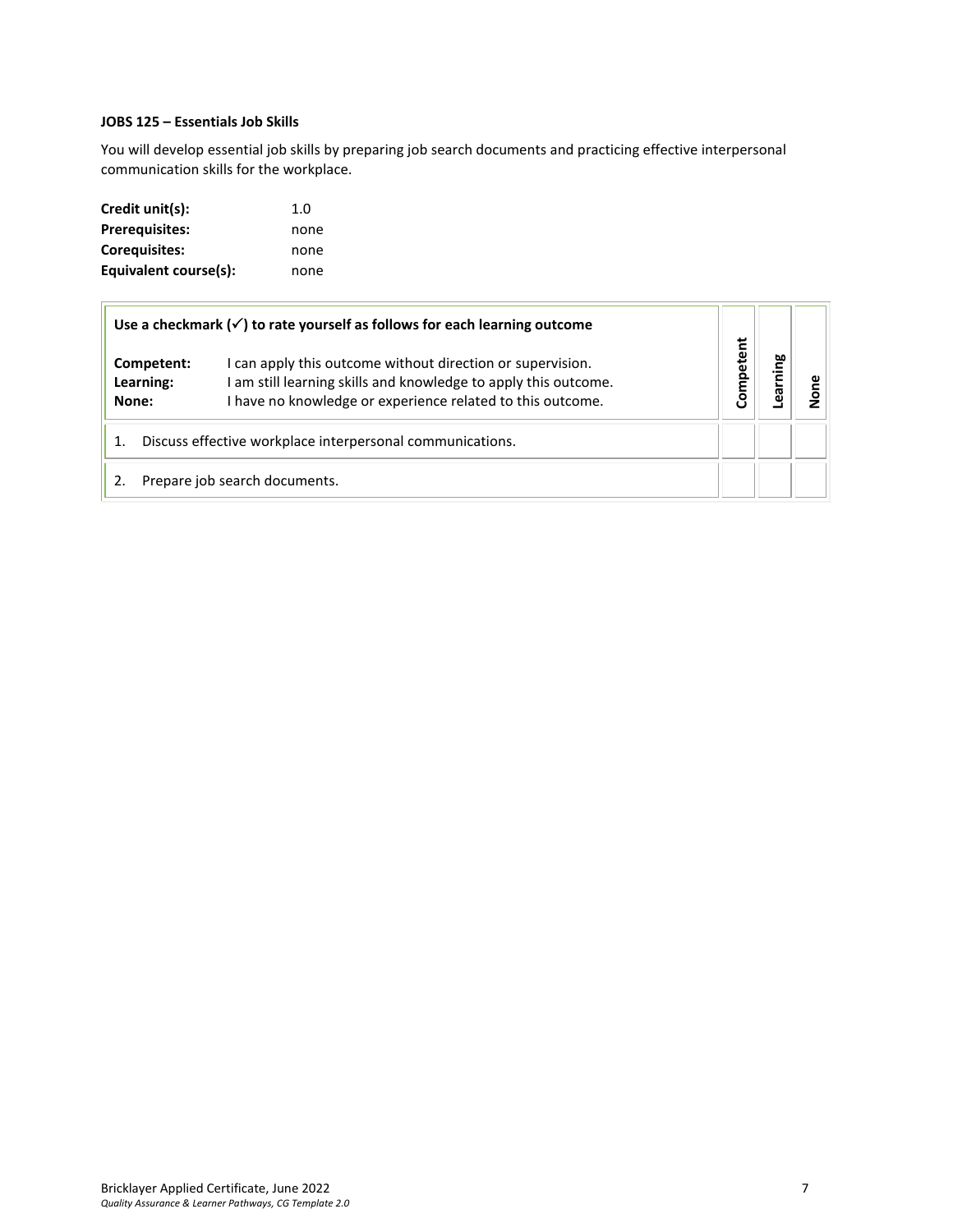# <span id="page-7-0"></span>**MATH 112 – Trade Math**

You will solve mathematics problems within the construction industry. You will convert units of measurement using the Imperial and Metric systems. You will then apply your knowledge to solve geometric problems found in the construction industry involving perimeters, areas, and volume.

| Credit unit(s):       | 1.0  |
|-----------------------|------|
| <b>Prerequisites:</b> | none |
| <b>Corequisites:</b>  | none |
| Equivalent course(s): | none |

|       |                         | Use a checkmark $(\checkmark)$ to rate yourself as follows for each learning outcome                                                                                                        |           |            |  |
|-------|-------------------------|---------------------------------------------------------------------------------------------------------------------------------------------------------------------------------------------|-----------|------------|--|
| None: | Competent:<br>Learning: | I can apply this outcome without direction or supervision.<br>I am still learning skills and knowledge to apply this outcome.<br>I have no knowledge or experience related to this outcome. | Competent | ming<br>థె |  |
|       |                         | Use basic mathematics.                                                                                                                                                                      |           |            |  |
|       |                         | Solve geometric problems in the construction Industry.                                                                                                                                      |           |            |  |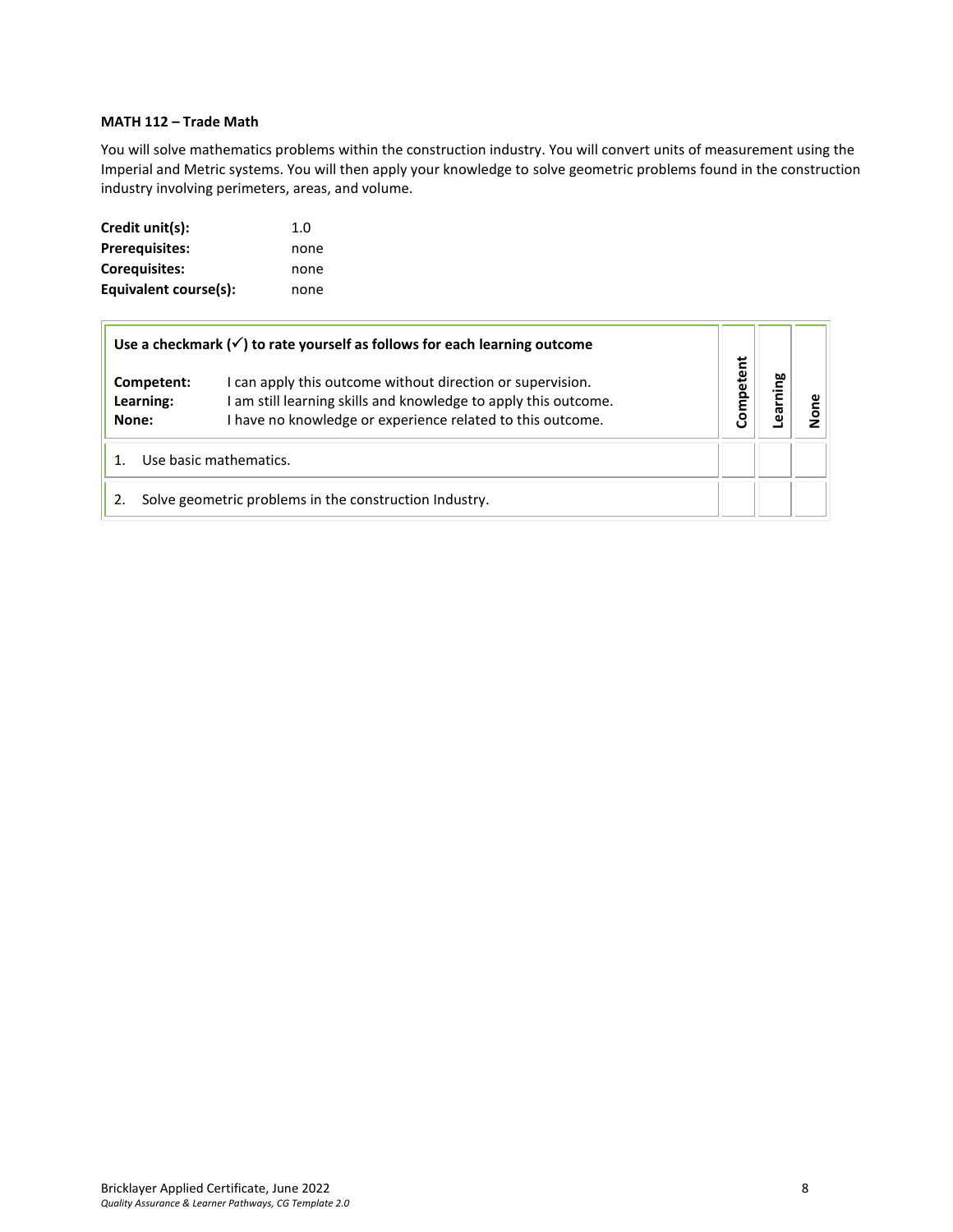# <span id="page-8-0"></span>**MSON 100 – Mortars**

 $\overline{1}$ 

You will focus on the development of mortar, its properties, characteristics, uses, and the procedure for, mixing and handling. You will learn how to identify building code requirements. The course will include mortar spreading techniques and the types of mortar joints finishes.

| Credit unit(s):       | 4.O  |
|-----------------------|------|
| <b>Prerequisites:</b> | none |
| Corequisites:         | none |
| Equivalent course(s): | none |

| Use a checkmark $(\checkmark)$ to rate yourself as follows for each learning outcome |                                                                                                                                                                                             |           |          |      |
|--------------------------------------------------------------------------------------|---------------------------------------------------------------------------------------------------------------------------------------------------------------------------------------------|-----------|----------|------|
| Competent:<br>Learning:<br>None:                                                     | I can apply this outcome without direction or supervision.<br>I am still learning skills and knowledge to apply this outcome.<br>I have no knowledge or experience related to this outcome. | Competent | Learning | None |
| 1.                                                                                   | Identify mortar ingredients for different mixes.                                                                                                                                            |           |          |      |
| 2.                                                                                   | Mix mortar by hand to a workable state.                                                                                                                                                     |           |          |      |
| 3.                                                                                   | Mix mortar using a mixer to a workable state.                                                                                                                                               |           |          |      |
| 4.                                                                                   | Describe concrete design and mixing.                                                                                                                                                        |           |          |      |
| 5.                                                                                   | Identify mortar joint finishes.                                                                                                                                                             |           |          |      |
| 6.                                                                                   | Perform different mortar joint finishes.                                                                                                                                                    |           |          |      |
| 7.                                                                                   | Identify building code requirements for mortars.                                                                                                                                            |           |          |      |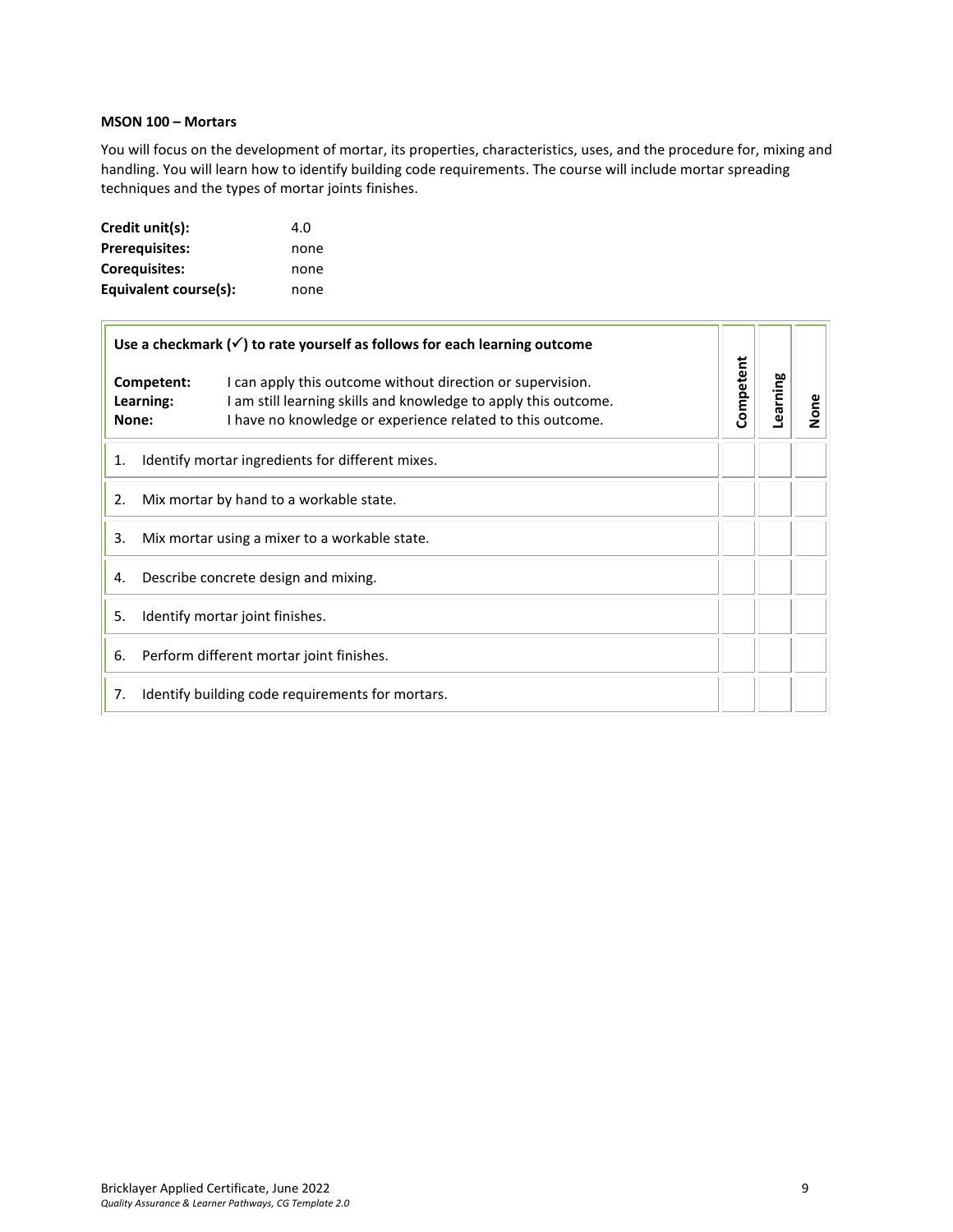# <span id="page-9-0"></span>**MSON 101 – Miscellaneous Masonry**

You will explore various masonry topics such as piling, pilasters, architectural trends, maintenance and cleaning, insulation, and vapor barriers. The proper design and material usage will be discussed. You will also study the various styles of masonry anchors.

| Credit unit(s):       | 4.O             |
|-----------------------|-----------------|
| <b>Prerequisites:</b> | none            |
| Coreguisites:         | <b>MSON 100</b> |
| Equivalent course(s): | none            |

| Use a checkmark $(\checkmark)$ to rate yourself as follows for each learning outcome |                                                                                                                                                                                             |           |          |      |
|--------------------------------------------------------------------------------------|---------------------------------------------------------------------------------------------------------------------------------------------------------------------------------------------|-----------|----------|------|
| Competent:<br>Learning:<br>None:                                                     | I can apply this outcome without direction or supervision.<br>I am still learning skills and knowledge to apply this outcome.<br>I have no knowledge or experience related to this outcome. | Competent | Learning | None |
| 1.                                                                                   | Identify piers and pilasters.                                                                                                                                                               |           |          |      |
| 2.                                                                                   | Construct piers and pilasters.                                                                                                                                                              |           |          |      |
| Identify bond beams and lintels.<br>3.                                               |                                                                                                                                                                                             |           |          |      |
| Construct bond beams and lintels.<br>4.                                              |                                                                                                                                                                                             |           |          |      |
| Describe masonry design and material usage.<br>5.                                    |                                                                                                                                                                                             |           |          |      |
| Describe maintenance of masonry wall systems.<br>6.                                  |                                                                                                                                                                                             |           |          |      |
| 7.                                                                                   | Identify masonry anchors.                                                                                                                                                                   |           |          |      |
| 8.                                                                                   | Identify air/vapor barriers and insulation.                                                                                                                                                 |           |          |      |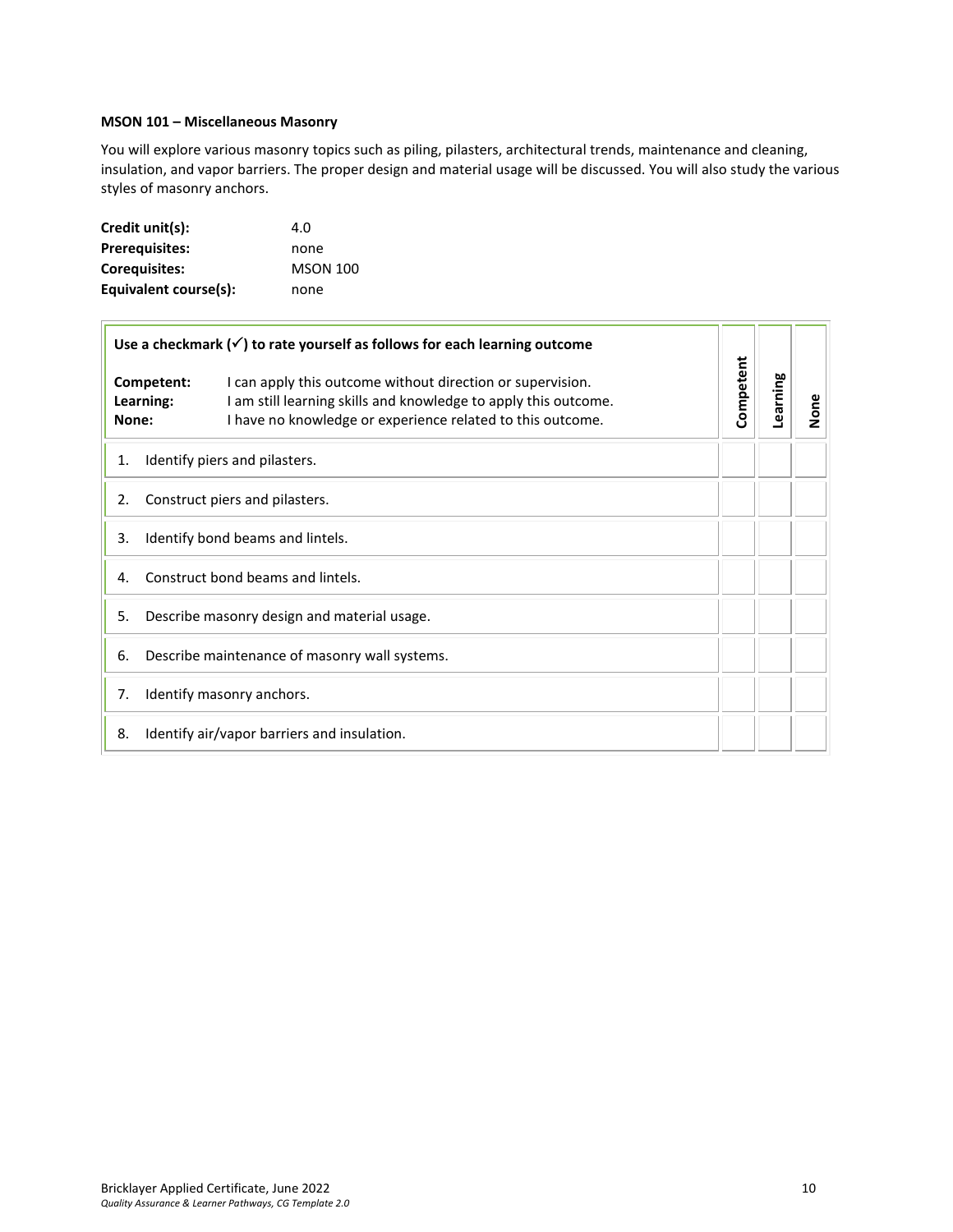# <span id="page-10-0"></span>**MSON 103 – Site Layout**

You will focus on proper set-up techniques and organizing the job site through using principles of safety and efficiency.

| Credit unit(s):       | 2.0                |
|-----------------------|--------------------|
| <b>Prerequisites:</b> | none               |
| <b>Coreguisites:</b>  | SAFE 107, SCAF 103 |
| Equivalent course(s): | none               |

| Use a checkmark $(\checkmark)$ to rate yourself as follows for each learning outcome |                                  |                                                                                                                                                                                             |           |          |      |
|--------------------------------------------------------------------------------------|----------------------------------|---------------------------------------------------------------------------------------------------------------------------------------------------------------------------------------------|-----------|----------|------|
|                                                                                      | Competent:<br>Learning:<br>None: | I can apply this outcome without direction or supervision.<br>I am still learning skills and knowledge to apply this outcome.<br>I have no knowledge or experience related to this outcome. | Competent | earning. | None |
| 1.<br>Understand workplace functions.                                                |                                  |                                                                                                                                                                                             |           |          |      |
| 2.<br>Identify job site set-up.                                                      |                                  |                                                                                                                                                                                             |           |          |      |
| 3.<br>Practice job site set-up.                                                      |                                  |                                                                                                                                                                                             |           |          |      |
| Identify building layout.<br>4.                                                      |                                  |                                                                                                                                                                                             |           |          |      |
| 5.                                                                                   |                                  | Perform building layout procedures.                                                                                                                                                         |           |          |      |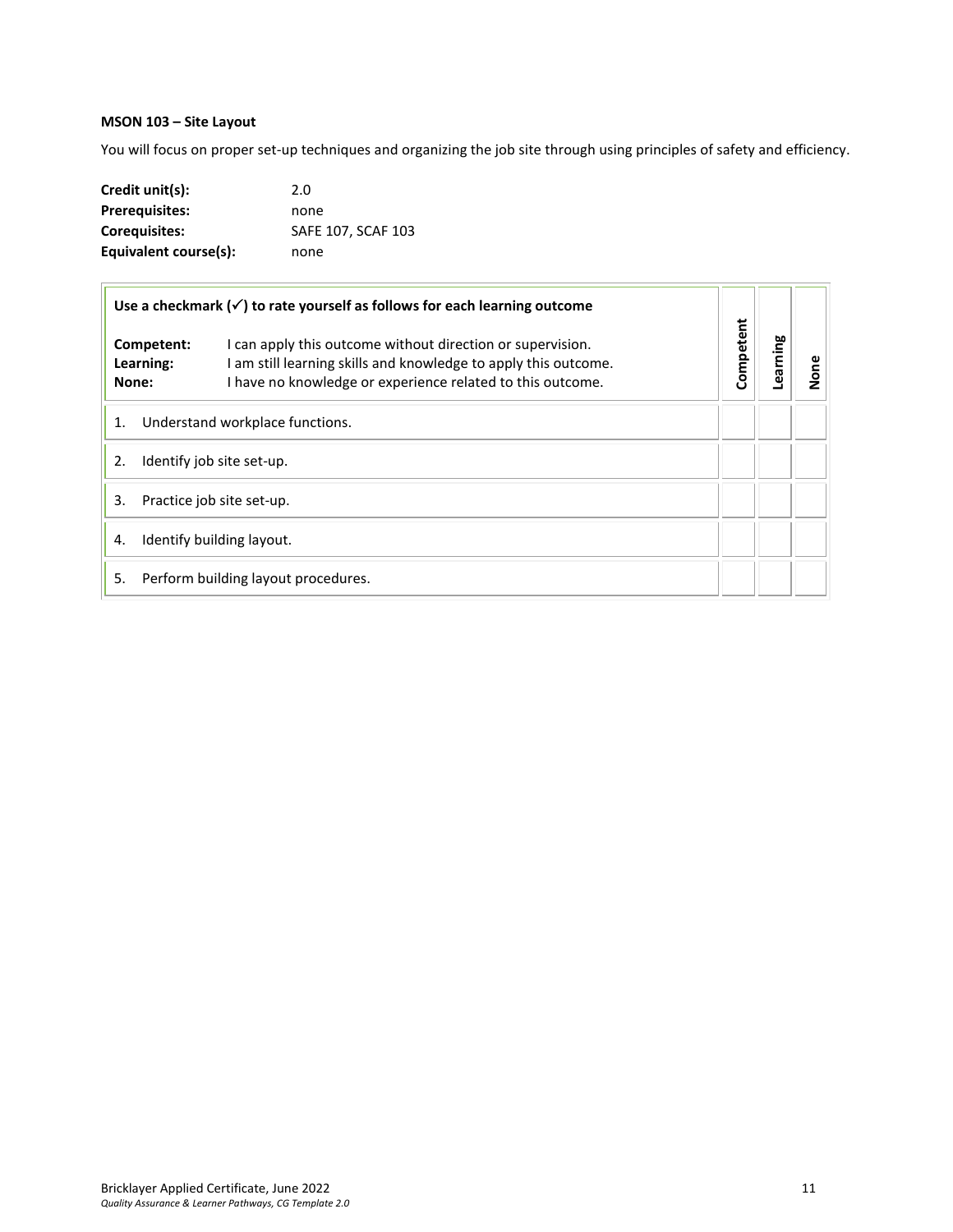# <span id="page-11-0"></span>**SAFE 107 – General Safety**

You will acquire general construction safety knowledge based on the interpretation of the Occupational Health and Safety Act and Regulations (OH&S), and the Saskatchewan Construction and Safety Association (SCSA) requirements.

| Credit unit(s):       | 2.0  |
|-----------------------|------|
| <b>Prerequisites:</b> | none |
| <b>Corequisites:</b>  | none |
| Equivalent course(s): | none |

| Use a checkmark $(\checkmark)$ to rate yourself as follows for each learning outcome |                                                                                                                                                                                                                        |           |          |           |
|--------------------------------------------------------------------------------------|------------------------------------------------------------------------------------------------------------------------------------------------------------------------------------------------------------------------|-----------|----------|-----------|
| None:                                                                                | Competent:<br>I can apply this outcome without direction or supervision.<br>I am still learning skills and knowledge to apply this outcome.<br>Learning:<br>I have no knowledge or experience related to this outcome. | Competent | Learning | <b>Di</b> |
| 1.                                                                                   | Identify occupational health and safety (OH&S) regulations.                                                                                                                                                            |           |          |           |
| 2.                                                                                   | Select personal protective clothing and equipment (PPE).                                                                                                                                                               |           |          |           |
| Identify fall protection equipment.<br>3.                                            |                                                                                                                                                                                                                        |           |          |           |
| Identify unsafe working environments.<br>4.                                          |                                                                                                                                                                                                                        |           |          |           |
| Practice fire safety.<br>5.                                                          |                                                                                                                                                                                                                        |           |          |           |
| 6.                                                                                   | Identify types of industrial health hazards.                                                                                                                                                                           |           |          |           |
| 7.                                                                                   | Identify Workplace Hazardous Materials Information System (WHMIS) 2015 Globally<br>Harmonized System (GHS).                                                                                                            |           |          |           |
| 8.                                                                                   | Practice hazard recognition and control.                                                                                                                                                                               |           |          |           |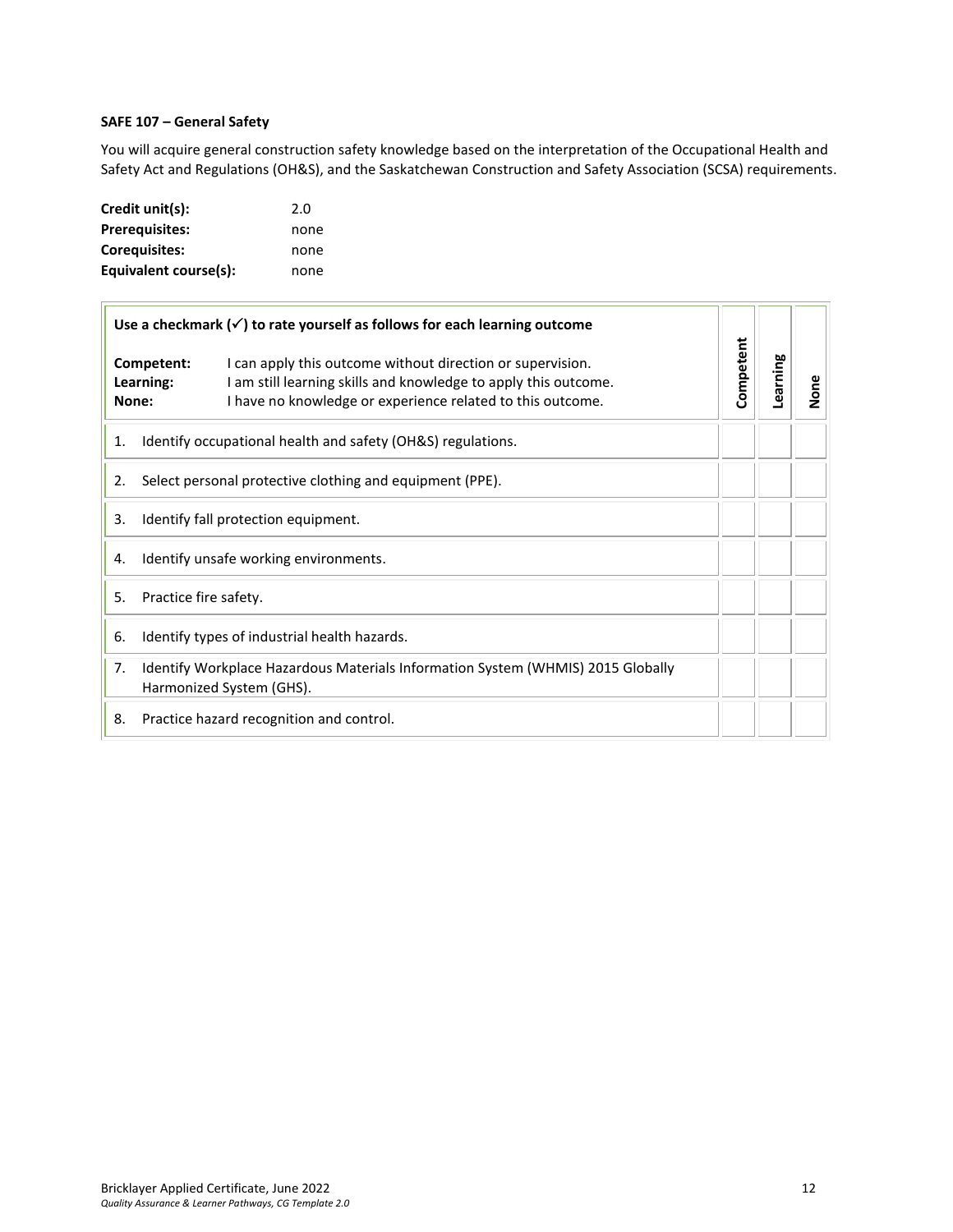# <span id="page-12-0"></span>**SCAF 103 - Scaffolds**

You will learn how to select and safely set up various types of scaffolding used in the masonry trade. The safety regulations in the Saskatchewan Occupational Health and Safety (OH&S) Act will be emphasized.

| Credit unit(s):       | 2.0  |
|-----------------------|------|
| <b>Prerequisites:</b> | none |
| <b>Corequisites:</b>  | none |
| Equivalent course(s): | none |

|                                                                                    |                         | Use a checkmark $(\checkmark)$ to rate yourself as follows for each learning outcome                                                                                                        |           |         |  |
|------------------------------------------------------------------------------------|-------------------------|---------------------------------------------------------------------------------------------------------------------------------------------------------------------------------------------|-----------|---------|--|
| None:                                                                              | Competent:<br>Learning: | I can apply this outcome without direction or supervision.<br>I am still learning skills and knowledge to apply this outcome.<br>I have no knowledge or experience related to this outcome. | Competent | earning |  |
| Describe the safe use of ladders and scaffolding.<br>1.                            |                         |                                                                                                                                                                                             |           |         |  |
| Describe the erection, maintenance and dismantling of metal access scaffold.<br>2. |                         |                                                                                                                                                                                             |           |         |  |
| Identify equipment used for moving materials.<br>3.                                |                         |                                                                                                                                                                                             |           |         |  |
| 4.                                                                                 |                         | Demonstrate the erection and dismantling of metal access scaffolding.                                                                                                                       |           |         |  |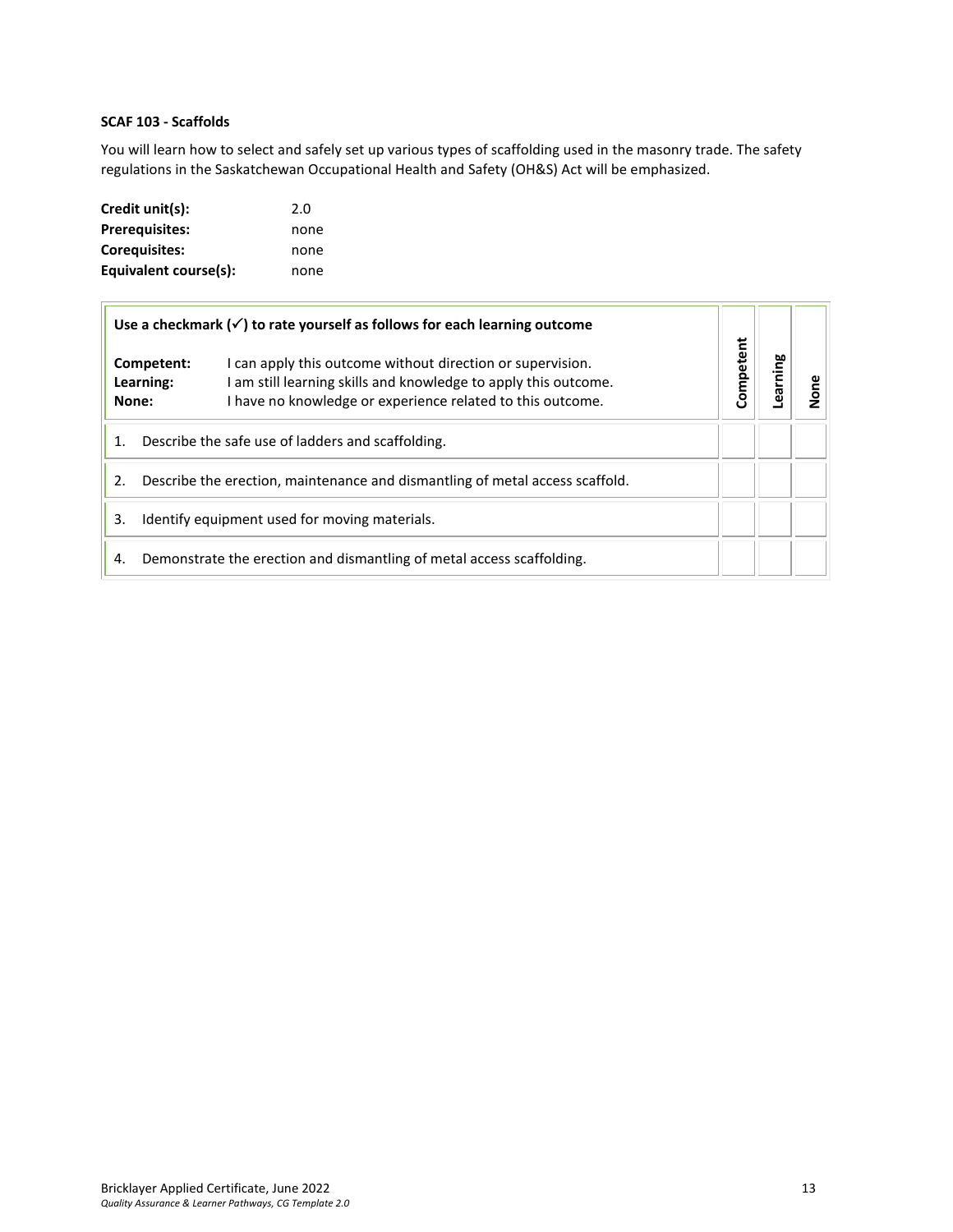# <span id="page-13-0"></span>**SHOP 107 – Shop Projects**

You will acquire practical skills in bricklaying by constructing various masonry projects that will focus on building wall systems, pilasters, and columns.

| Credit unit(s):       | 4.O  |
|-----------------------|------|
| <b>Prerequisites:</b> | none |
| Coreguisites:         | none |
| Equivalent course(s): | none |

| Use a checkmark $(\checkmark)$ to rate yourself as follows for each learning outcome |                                                                                                                                                                                             |           |          |      |
|--------------------------------------------------------------------------------------|---------------------------------------------------------------------------------------------------------------------------------------------------------------------------------------------|-----------|----------|------|
| Competent:<br>Learning:<br>None:                                                     | I can apply this outcome without direction or supervision.<br>I am still learning skills and knowledge to apply this outcome.<br>I have no knowledge or experience related to this outcome. | Competent | Learning | None |
| Construct solid wall systems.<br>1.                                                  |                                                                                                                                                                                             |           |          |      |
| Construct reinforced wall systems.<br>2.                                             |                                                                                                                                                                                             |           |          |      |
| Construct pilasters.<br>3.                                                           |                                                                                                                                                                                             |           |          |      |
| Construct columns.<br>4.                                                             |                                                                                                                                                                                             |           |          |      |
| 5.                                                                                   | Install air/vapour barrier and insulation.                                                                                                                                                  |           |          |      |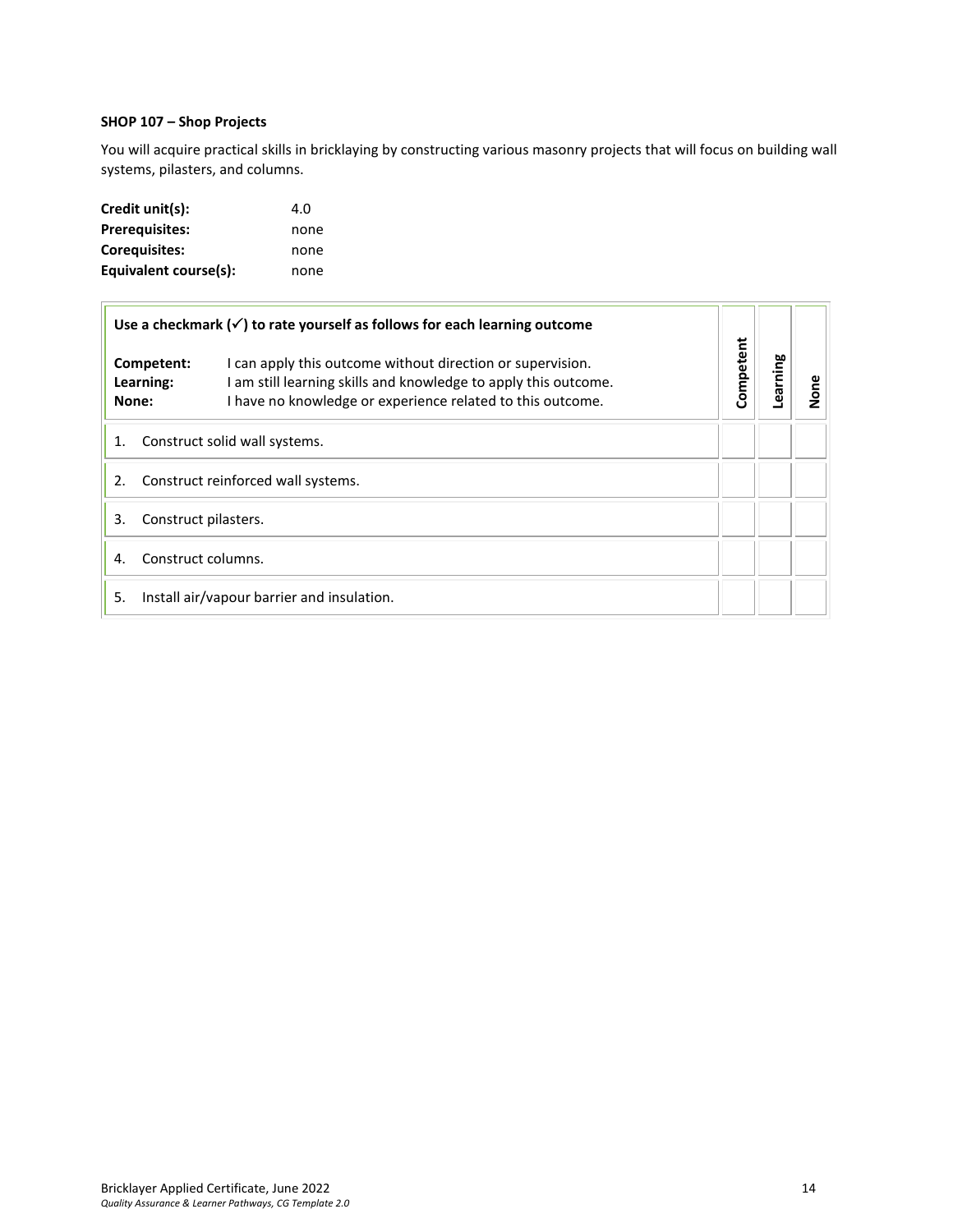# <span id="page-14-0"></span>**WALL 100 - Walls**

You will gain hands-on practical experience in the design, layout, and construction of various wall systems according to the building code requirements.

| Credit unit(s):       | 4.0             |
|-----------------------|-----------------|
| <b>Prerequisites:</b> | none            |
| Coreguisites:         | <b>MSON 100</b> |
| Equivalent course(s): | none            |

|                                                                           | Use a checkmark $(\checkmark)$ to rate yourself as follows for each learning outcome                                                                                                        |           |         |      |
|---------------------------------------------------------------------------|---------------------------------------------------------------------------------------------------------------------------------------------------------------------------------------------|-----------|---------|------|
| Competent:<br>Learning:<br>None:                                          | I can apply this outcome without direction or supervision.<br>I am still learning skills and knowledge to apply this outcome.<br>I have no knowledge or experience related to this outcome. | Competent | earning | None |
| Identify masonry wall systems.<br>1.                                      |                                                                                                                                                                                             |           |         |      |
| Identify building code requirements for the different wall systems.<br>2. |                                                                                                                                                                                             |           |         |      |
| 3.<br>Layout masonry wall systems.                                        |                                                                                                                                                                                             |           |         |      |
| Construct cavity wall systems.<br>4.                                      |                                                                                                                                                                                             |           |         |      |
| 5.                                                                        | Construct veneer wall systems.                                                                                                                                                              |           |         |      |